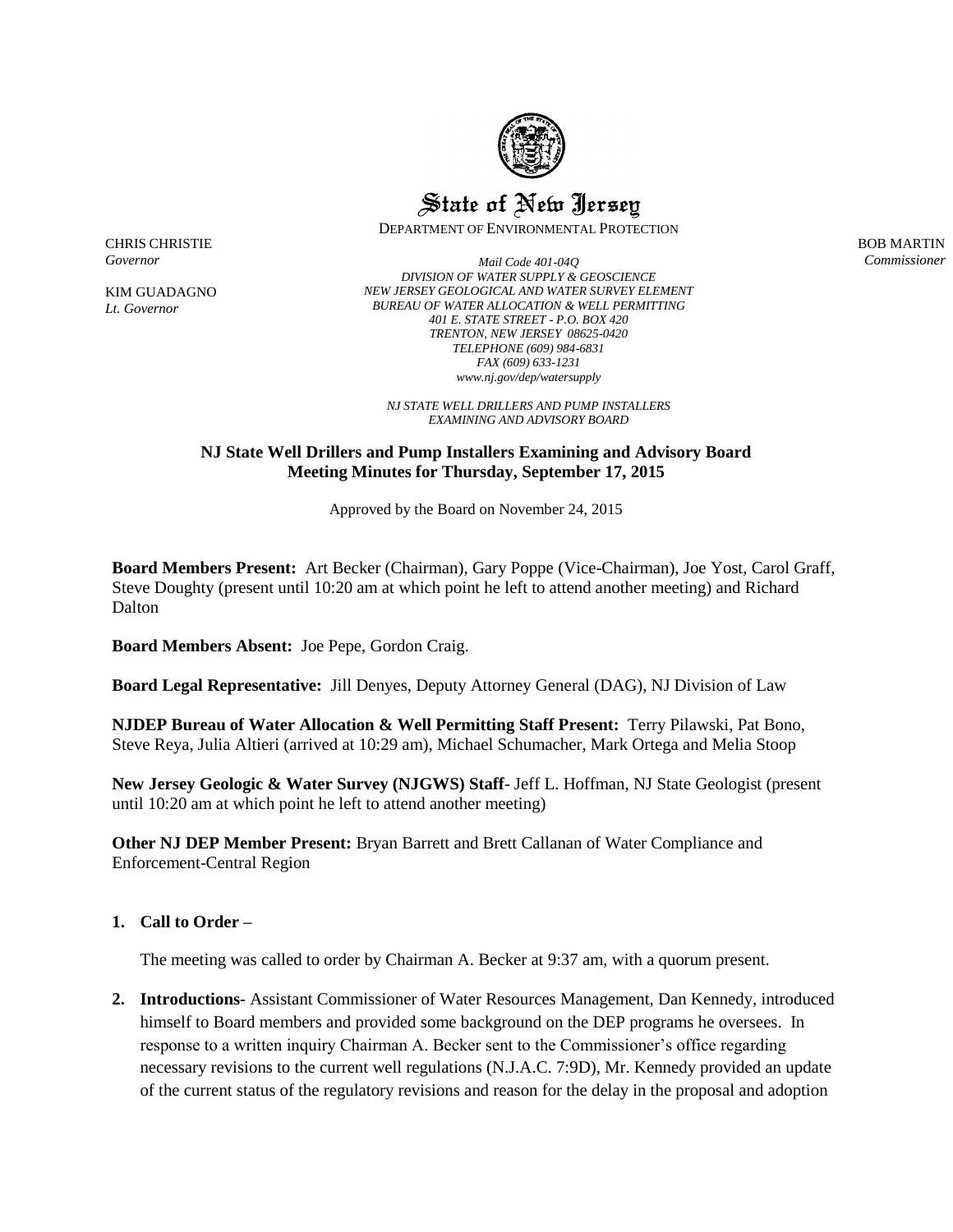of the rules. Unfortunately the draft rule revisions have been held up due to the prioritization of necessary rule revisions within various Department programs. Many of these regulatory revisions needing immediate action are now completed. Therefore, he anticipates that the much needed updates to the well regulations will soon undergo Department legal review and subsequently sent to the governor's office. At that point, the Board can advocate for the rule proposal. He anticipates that the rule will be submitted by December 2015 and will be proposed in early 2016. Additionally, he noted that he would be willing to provide another update at the Board's November meeting provided his schedule permits.

Assistant Commissioner Kennedy also informed Board members that staff continues to work on Board reappointments. Staff will reach out to the Board members if any additional information needs be submitted.

## **3. Review and Certification of the Minutes for the July 23rd, 2015 Meeting –**

A motion to approve the minutes without change was made by G. Poppe, seconded by R. Dalton and approved unanimously.

## **4. Review and Certification of Exam Applicants for the October 7, 2015 Master Well Driller, Journeyman, Journeyman B, Monitoring Well Driller, Soil Borer and Pump Installers Exams –**

**Master Well Driller**– A motion to approve all listed exam applicants was made by G. Poppe, seconded by J. Yost and approved unanimously.

**Journeyman -** A motion to approve all listed exam applicants was made by G. Poppe, seconded by S. Doughty and approved unanimously.

**Journeyman B** – A motion to approve a single exam applicant was made by R. Dalton, seconded by J. Yost and approved unanimously.

**Monitoring** – A motion to approve all listed exam applicants was made by J. Yost, seconded by G. Poppe and approved unanimously.

**Soil Borer** – S. Reya noted that one applicant, Roman Iwaskiw, whose application is listed as "pending," included a letter describing extenuating circumstances which precluded him from meeting the application requirements. Specifically, Mr. Iwaskiw indicated that he was unable to meet the application requirement of providing information for drilling a borehole greater than 50 feet in depth. His letter stated he is certified by the National Ground Water Association (NGWA) in their monitoring and augering category, but his drilling work in Pennsylvania has never required him to go deeper than 50 feet. He drills using direct push technology and, since bedrock is encountered at relatively shallow depths in eastern Pennsylvania, he does not have the opportunity to exceed that depth. NJ does not require a drilling permit for boreholes less than 50 feet deep. The purpose for requiring a permitted borehole on the application is to allow staff to review the construction of at least one borehole drilled by the applicant. S. Reya also explained that since the applicant has met the minimum experience requirement of three (3) years while drilling out of state and is certified by NGWA in the appropriate category, Mr. Iwaskiw is eligible to sit for the Monitoring Well Driller exam. Unlike other licenses, the soil borer license has no "equivalent" NGWA certification exam to use as a qualifier to sit for the NJ exam. Board members expressed unanimous support to allow Mr. Iwaskiw to sit for the Soil Borer exam since he is deemed qualified to sit for a "higher level" license category. A. Becker also suggested that the Board reexamine the Soil Borer application at a future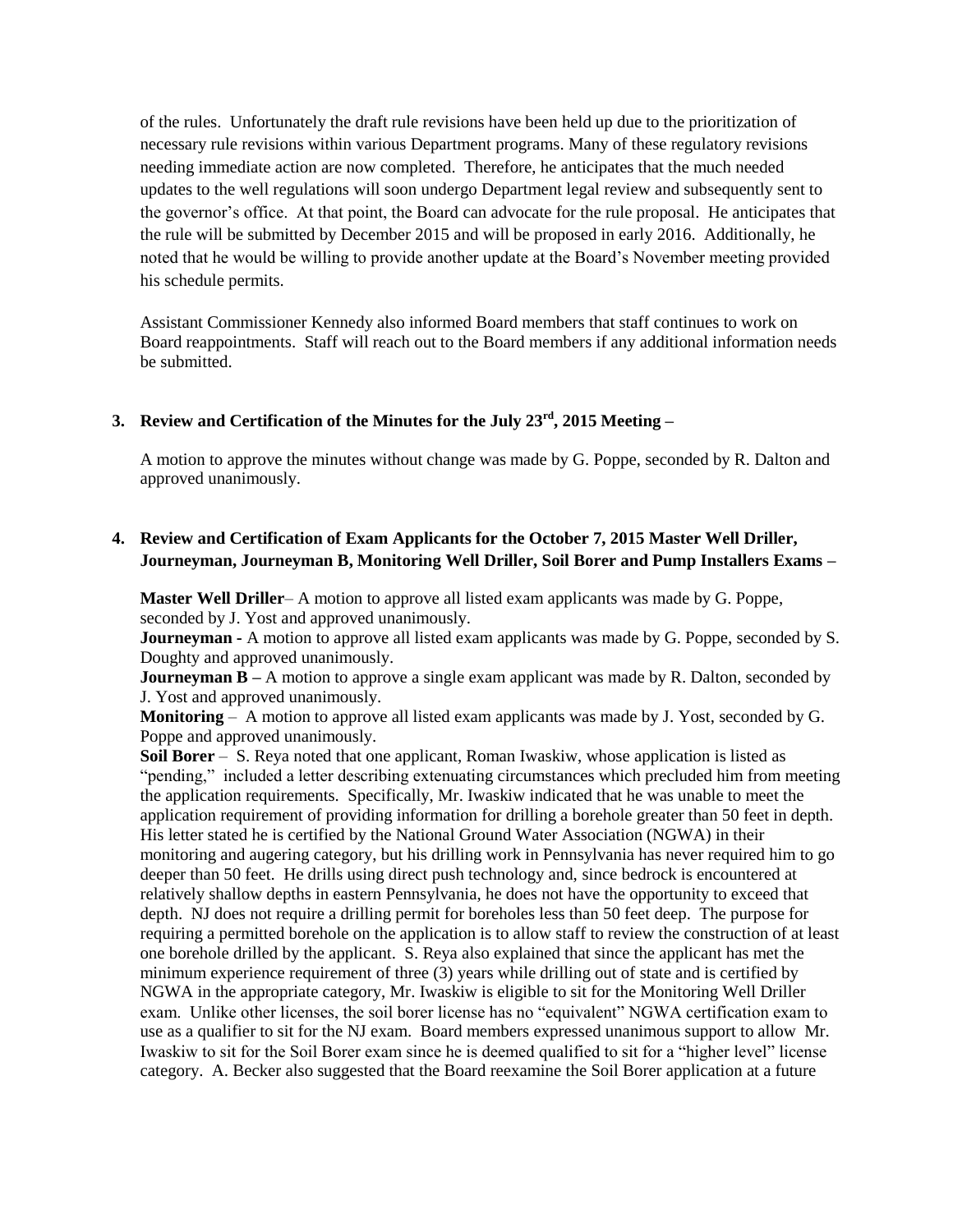meeting to allow for out-of-state soil boring experience to count towards NJ licensure, provided the applicant has passed higher or equivalent NGWA certification(s).

A motion to approve all listed exam applicants, including R. Iwaskiw, was made by S. Doughty, seconded by R. Dalton and approved unanimously.

**Pump Installer** – A motion to approve all listed exam applicants was made by J. Yost, seconded by C. Graff and approved unanimously.

#### **5. Drought Status Update-**

A lack of recent precipitation has necessitated regular meetings between S. Doughty and other Department staff to continually assess the drought status. S. Doughty explained that the Department has various levels of drought status at its disposal to attempt to mitigate the adverse effects of drought conditions. Based on current drought indicators (including precipitation, stream flows, ground water and reservoir levels), staff is currently looking into the potential of imposing a drought watch for certain water supply regions. He indicated that a drought watch essentially calls for residents to voluntarily conserve water. A "Drought Conditions Update (9/16/15)" was also provided to Board members, which detailed the precipitation deficit facing New Jersey's water supply.

G. Poppe raised concerns about the lowering of the static water table in the Englishtown formation, particularly in the southwest portion of Colts Neck where there are a number of golf courses. Mr. Poppe reported that he and another active driller in the area met with Tom Frank from the Colts Neck Health Department regarding their observations and serious concerns while working on wells in that area. Mr. Frank notified the residents via an article in a newsletter, urging water conservation when irrigating.

Many residential property owners in the area have two wells in the Englishtown formation – one for domestic supply and a second for irrigation. G. Poppe described the wells as having significantly higher pump capacities than an average domestic well serving a single home and believes that a number of the property owners have a combined pump capacity of greater than 70 gpm. (70 gpm is the threshold for a NJDEP water allocation permit/water use registration). For several years now, the static water level has been dropping but the drop has become noticeably more dramatic since July of this year. G. Poppe reports that the static water level within a number of wells has dropped as much as 40 – 95 feet. This creates a need for the pumps to run constantly to compensate for the lack of water needed to recharge the well. He reported that he has encountered a number of situations in the region where well pumps became so overheated, the PVC well casing melted, causing the well pump to fuse to the casing and sealed off the well screen. This necessitates the decommissioning of the well and drilling of a new well to replace the failed well. Division staff will look into the issue reported by G. Poppe.

## **6. Reminders of the 2015 and 2016 well driller and pump installer exam dates were announced as follows:**

- 2015 exams: October 7, December 9
- 2016 exams: April 6, June 8, October 5, December 7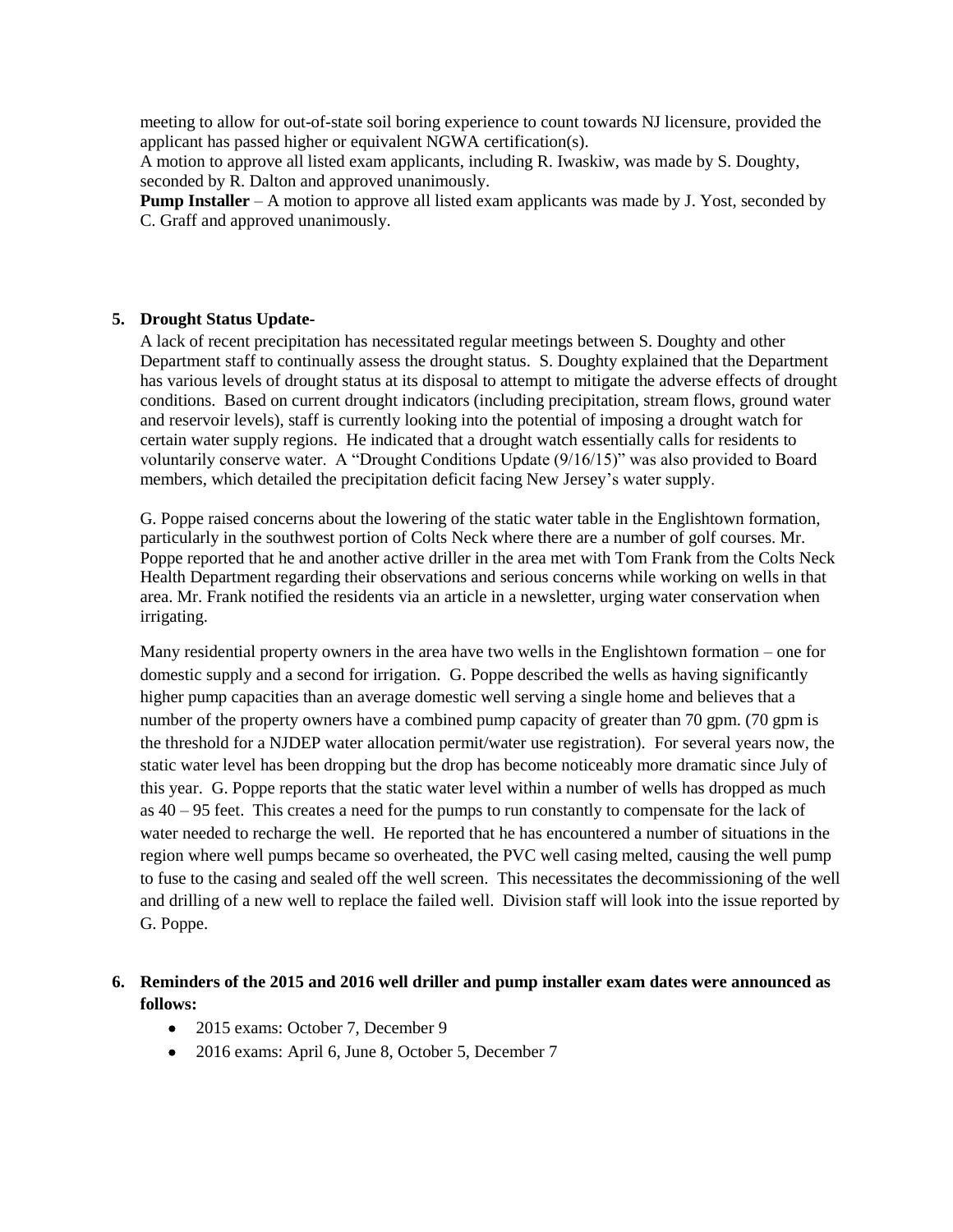#### **7. Geo Energy Alternatives (GEA) GA-Xtra Geothermal Grout Update-**

No progress has taken place since the last Board meeting. The outstanding issue is the need to collect another sample to send for lab testing as the original sample could not be used for the required permeability tests. The manufacturer representative had requested that the contractor be able to use this grout for an entire project and not just for one well for the Board demonstration so that the contractor would not need to switch grouts in the middle of the job. Members all agreed that utilizing a grout product that has not yet achieved approval from the Department poses unnecessary risk and that only one well should be grouted with the product for the purpose of demonstrating that the product can be mixed and placed within a borehole in accordance with both manufacturer specifications and NJDEP regulations.

## **8. Ethics Training for Board Members**- **Jill Denyes, Deputy Attorney General (DAG) New Jersey Division of Law-**

J. Denyes advised that all members are required to complete an online Ethics Training course to serve on a NJ State Board. This training must be retaken every three (3) years. J. Hoffman indicated that state employees are also required to complete ethics training, but that he believes State officials are required to take a different online training module. A link and further information about the required training will be sent to Board members by P. Bono.

#### **9. Enforcement and Field Work Activities –**

A summary of Well Permitting Program's recent (past 8 weeks) enforcement and field activities was presented by J. Altieri.

- A.) Field work: Well Permitting Section staff performed 14 field inspections the past 8 weeks, mostly in the month of August, again several in one day. Field work included site inspections to find lost wells, new public supply and other potable well construction. For the first time in a long time, DEP staff inspected and field verified a case of an unlicensed person constructing soil borings in the Mercer County with suspected construction violations as well. Follow up inspections to the same site showed the company to be incompliance with Category 5 construction standards and having licensed people of the proper class on-site to finish the job. Notices of violation have been sent to the individual and his company with penalties pending for the unlicensed issue.
- B.) Coordination with DEP's Compliance and Enforcement: Work continues with efforts to further the updating and transformation of the well permitting enforcement program into the NJEMS system. Well permitting staff met with Central Region Enforcement staff computer specialists to build the necessary internal computer infrastructure to make to process work. Work is expected to continue in the coming months.
- C.) Slater Well Drilling Case: A letter dated September 1, 2015 was sent by the DEP Office of Legal Affairs to the Office of Administrative Law in Newark to formally request that the case involving Slater Well Drilling be returned to the NJDEP. In a letter dated September 9, 2015, the Administrative Law Judge, Margaret Monaco, confirmed that the Slater case is being returned to NJDEP. This is a result from the fact that Mr. Slater passed away on July 10, 2015. Because of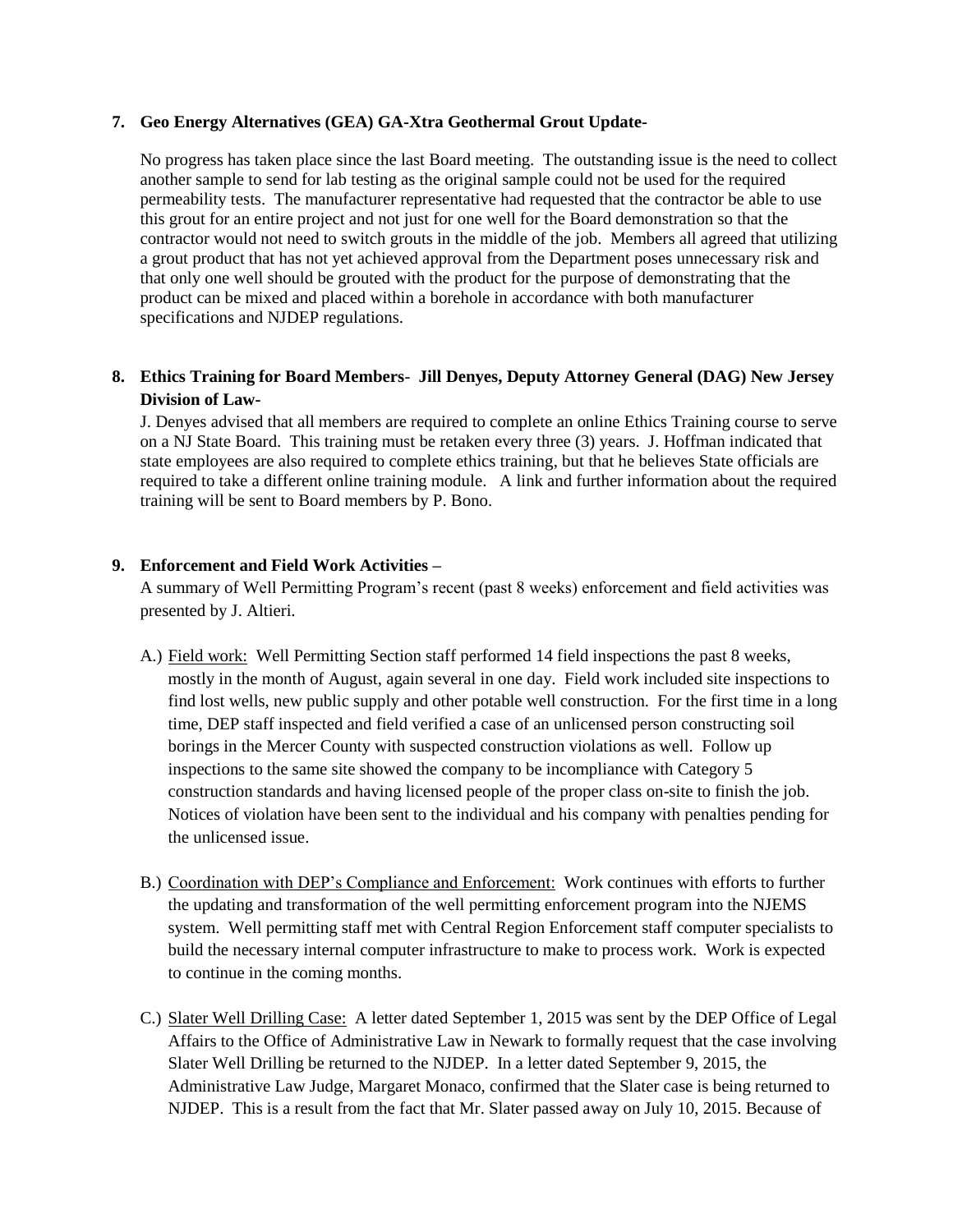this, the Department will rescind the notice of penalty assessment that was issued to Slater Well Drilling concerning the Handley and Motts wells for \$675.00. Staff had been preparing to attend a Hearing on the matter in Newark later this month.

- D.) Decommissioning of Improperly Constructed Well: Well permitting Staff are planning to witness an alternate decommissioning method for an improperly constructed well in Berkeley Twp., Ocean County. The well was constructed in violation of two (2) permit conditions requiring the well to be installed with double casing and salt resistant cement based grouting material. The well was drilled on the waterfront on Barnegat Bay in an area of suspected saltwater intrusion. The DEP approved alternate decommissioning requires the driller to remove the six-inch PVC casing, ream the borehole to a diameter of 12-inches and clear the borehole down to 90 feet, removing the entire casing, screen and gravel pack. The borehole would then be tremie grouted with sufficient amount of cement based grout. Staff has been negotiating over the past few months with the driller to resolve this and other outstanding compliance issues with his company and the Department. Decommissioning of the well is set to begin September 29, 2015 and hopefully will be completed within one or two days.
- **10. Program Updates** (Terry Pilawski, Bureau Chief and Pat Bono, Section Chief, Bureau of Water Allocation and Well permitting) –

Mark Ortega, an hourly employee working for the Well Permitting Section for a little over six (6) months, has been hired full time by the program. T. Pilawski added that she has long been requesting a critical hire, which was finally approved. Mr. Ortega will be starting his full time employment with the Department beginning on Monday, September 21, 2015.

P. Bono reported that Bureau staff is currently in the process of entering all "antique files" (well construction documentation for wells installed pre-1947) It is expected that the project will be completed by the end of the year. When the project is complete, all information for wells that were constructed prior to instituting the well permitting program will be viewable through the online well search tool that well drillers/pump installers will ultimately be able to utilize through the Department's website. A number of these wells date back to the 1800s. Although the online search tool itself will not be completely built before the end of this year, Department staff will have an easier time locating historical well documentation as it will be available in the Department-wide database, NJEMS.

Next, P. Bono explained the key points of a presentation she gave to the New Jersey Ground Water Association (NJGWA) on September 15. She noted that the purpose of the training was to explain the EPA Groundwater Rule and how the NJ Safe Drinking Water Program administers and enforces the rule. Public non-community wells are the common well-use that falls under the purview of this program. The training stressed the need for licensed well drillers to troubleshoot well problems associated with bacteriological contamination in a timely manner and provide corrective action work plans that address the deficiencies. At the NJGWA meeting, she provided checklists to assist the licensed community in inspecting such water systems, documenting the deficiencies and developing a corrective action plan to address the problems. She provided the checklist and associated information